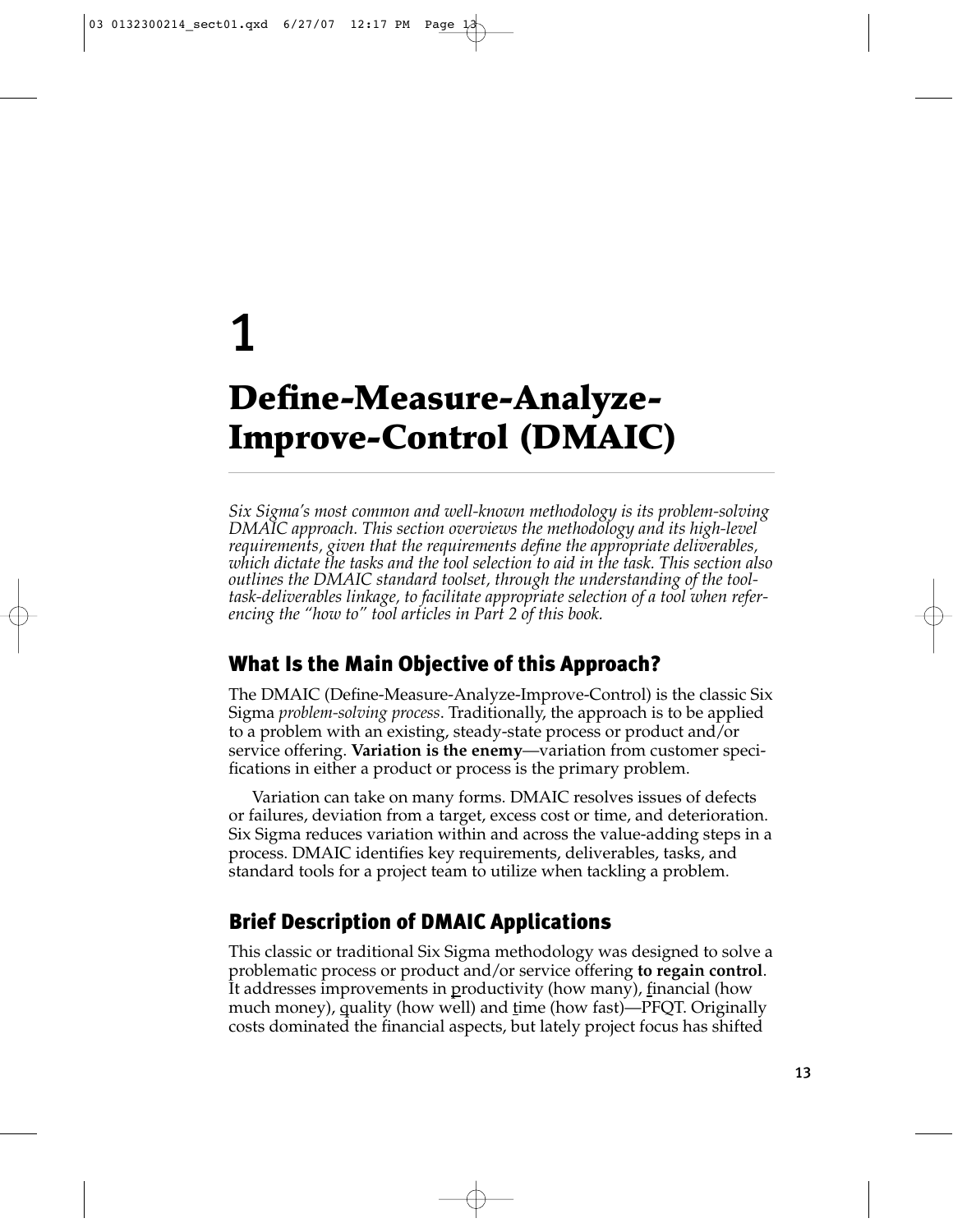to revenues and growth. The 5-step DMAIC [pronounced "*duh-MAY-ick"*] method often is called the *process improvement* methodology.

The classic strategy reduces process variance (in total, across the activities and within-step) to bring it back on target—the customer specification or requirement. Knowing that **Six Sigma resolves more issues than just cycle time**, Figure 1-1 highlights its impact on cycle time by contrasting a problematic process versus its post-Six Sigma improved state.



Figure 1-1: Six Sigma's Impact on Cycle Time

The DMAIC approach is designed to allow for flexibility and iterativework, if necessary. As more is learned through the 5-step process, assumptions or hypotheses as to the root cause of the problem may be disproved, requiring the project team to revisit them and modify or to explore alternative possibilities. For example, root cause to a sales force effectiveness issue may have been hypothesized as a sales training problem in a specific geographic region. Rather than jumping to conclusions without facts by implementing a new sales training program, the Six Sigma project team wisely decides to gather facts about the problem first. After some investigation and analysis, the team discovers that the root cause points to an issue with sales management direction, not lack of sales representatives' knowledge and skills. If the project team acted upon the original assumption, time and money would have been wasted on developing a mismatched solution that would have produced poor results; the team's hard work would have gone to waste. Instead, the team did a mid-course correction based on facts, adjusted its hypothesis, and developed a solution directly aimed at the true root cause—hence favorable results ensued.

DMAIC builds on three fundamental principles:

- Results-focused; driven by data, facts, and metrics.
- Work is project-based (short-term in nature, with length depending on scope and complexity) and **project-structured**, versus an ongoing process.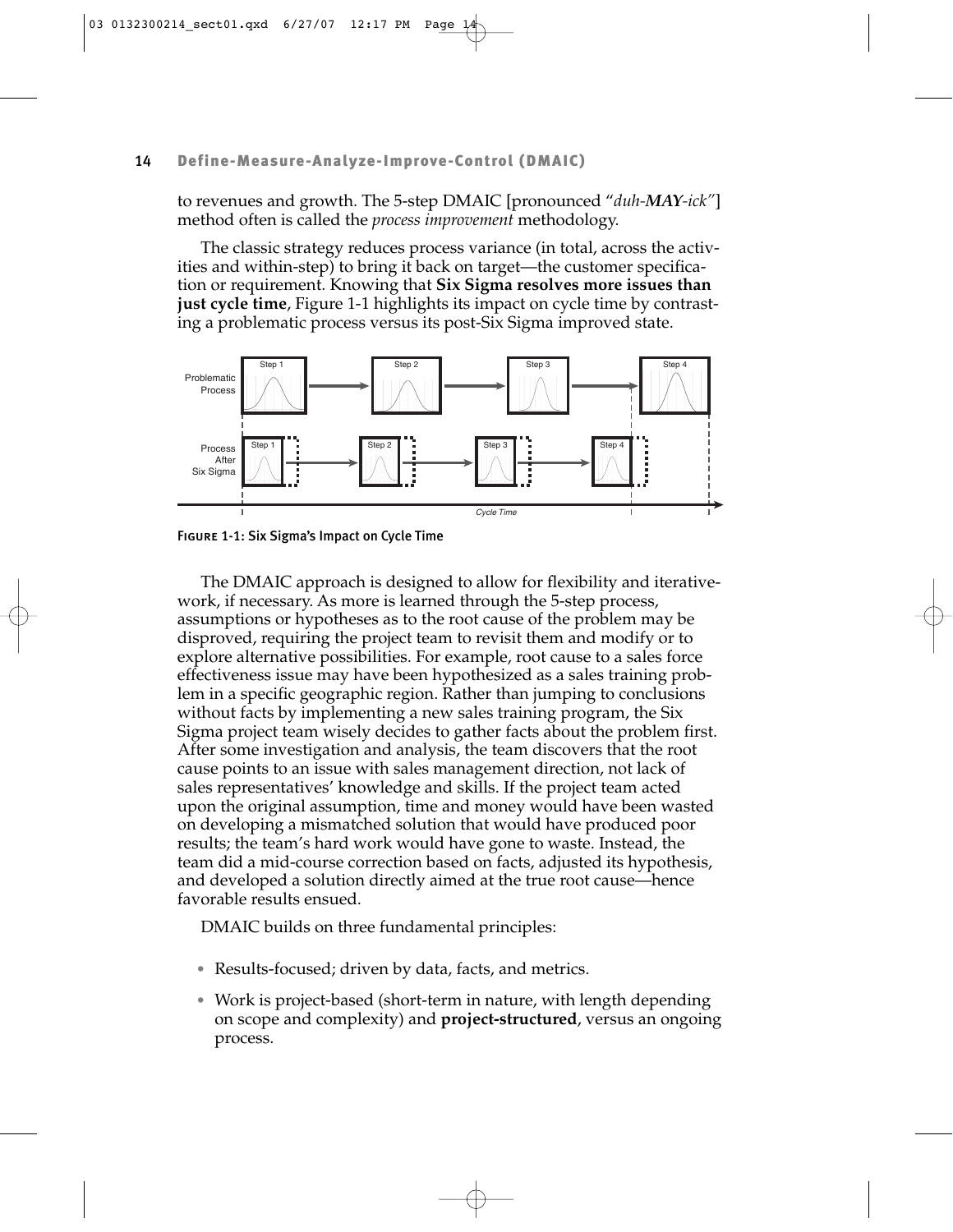• Inherent **combination of tools-tasks-deliverables** linkage that varies by step in the method.

The DMAIC methodology uses a process-step structure. Steps generally are sequential; however, some activities from various steps may occur concurrently or may be iterative. Deliverables for a given step must be completed prior to formal gate review approval. Step Reviews do occur sequentially. The DMAIC five steps are

Step 1. **DEFINE** *the problem and scope the work effort of the project team.* The description of the problem should include the pain felt by the customer and/or business as well as how long the issue has existed. Hence, identify the customer(s), the project goals, and timeframe for completion.

> The appropriate types of problems have unlimited scope and scale, from employee problems to issues with the production process or advertising. Regardless of the type of problem, it should be systemic—part of an existing, steady-state process wherein the problem is not a one-time event, but has caused pain for a couple of cycles.

- Step 2. **MEASURE** *the current process or performance.* Identify what data is available and from what source. Develop a plan to gather it. Gather the data and summarize it, telling a story to describe the problem. This usually involves utilization of graphical tools.
- Step 3. **ANALYZE** *the current performance to isolate the problem.* Through analysis (both statistical and qualitatively), begin to formulate and test hypotheses about the root cause of the problem.
- Step 4. **IMPROVE** *the problem by selecting a solution.* Based on the identified root cause(s) in the prior step, directly address the cause with an improvement. Brainstorm potential solutions, prioritize them based on customer requirements, make a selection, and test to see if the solution resolves the problem.
- Step 5. **CONTROL** *the improved process or product performance to ensure the target(s) are met.* Once the solution has resolved the problem, the improvements must be standardized and sustained over time. The standard-operating-procedures may require revision, and a control plan should be put in place to monitor ongoing performance. The project team transitions the standardized improvements and sustaining control plan to the process players and closes out the project.

A DMAIC project typically runs for a relatively short duration (three to nine months), versus product development projects (using UAPL or DFSS) and operational line management (using LMAD), which can run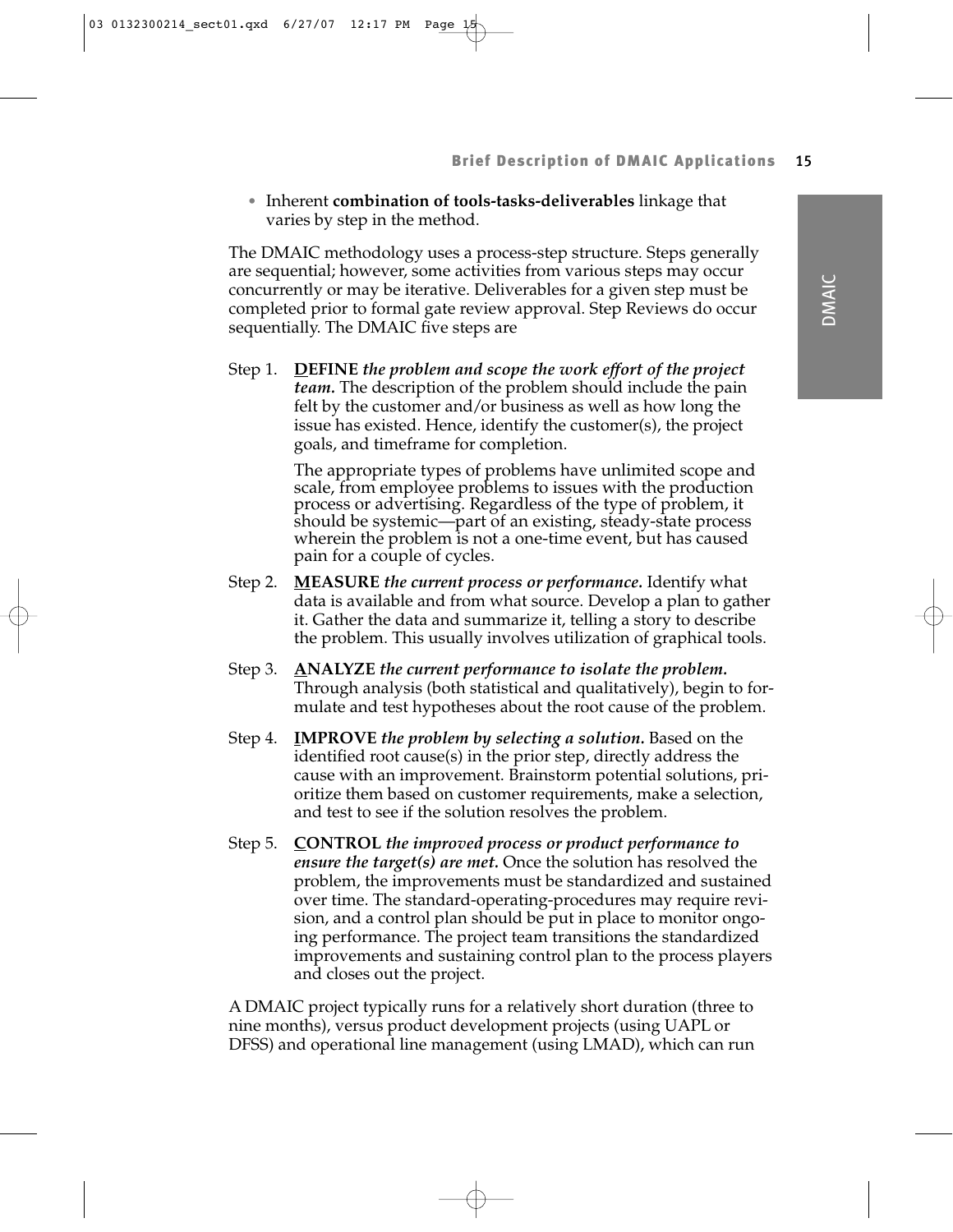years. Given the relatively shorter duration to other types of Six Sigma methodologies, we distinguish the DMAIC as having five *steps*, rather than phases.

The DMAIC method is primarily based on the application of statistical process control, quality tools, and process capability analysis**;** it is **not** a product development methodology. It can be used to help redesign a process—any process, given that the redesign fixes the initial process problem. To be implemented, the method requires four components:

- A **measurement system** (a gauge) of the process or product/service offering in trouble.
- **Standard toolset** that supports tasks to produce deliverables (including statistical, graphical, and qualitative tools and techniques).
- An ability to define an **adjustment factor(s)** to correct the process or product/service offering back on target.
- **A control scheme** to maintain the improvement or correction over time by implementing a control plan with a monitoring system to audit the response performance against statistical control limits and defined action plans if needed.

# What Key Overall Requirements Define this Approach?

Requirements come from the customer and the business, depending on the problem scenario. The (internal and external) customer requirements get translated into what is *critical-to-quality* (CTQ). These CTQs define the criteria to evaluate what good looks like—how well the project scope and deliverables meet requirements. Hence, the project team must meet the requirements of a phase before declaring completion and closing it out.

The DMAIC method was designed and structured to answer the following overall business questions:

• What does the customer define as the problem?

(Secondarily, is the problem sustained over time, is it chronic, or is it a one-time occurrence?)

• What characterizes the current problem (e.g., process and performance metrics), and how has it changed over time?

(Secondarily, is the process in control, and does it have a good measurement system? Is the process capable of producing the customer requirements?)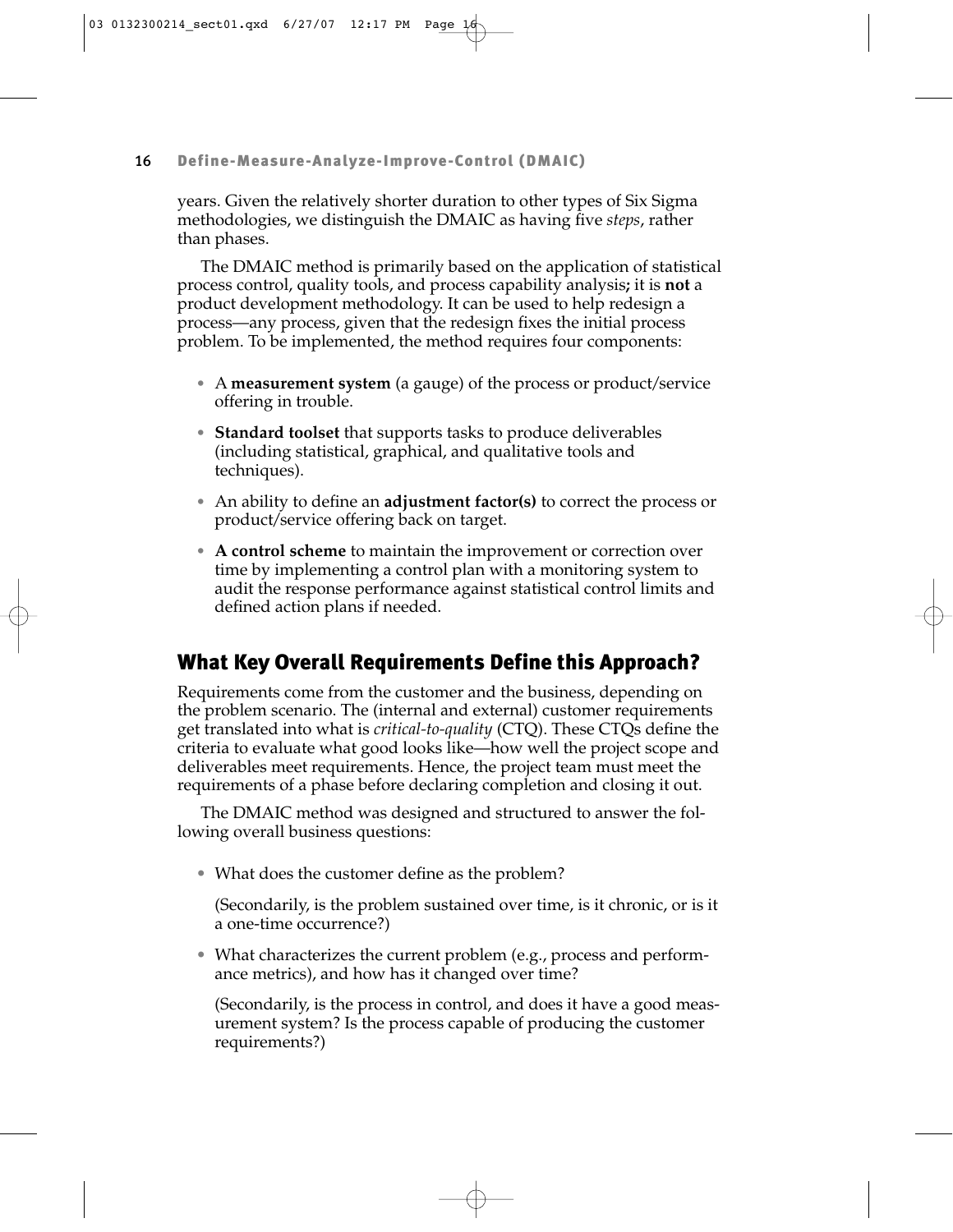• What are the root causes, and what improvement actions correct them to meet customer requirements again?

(Secondarily, is the process capable of producing the customer requirements?)

• What controls should be implemented to sustain this improvement, including a warning system, action plan, and communication plan needed in case requirements fail to be met?

(Secondarily, can the improvements be sustained over time?)

## What Requirement Determines the Key Activities in this Approach?

The preceding key business questions determine the DMAIC architecture. Figure 1-2 depicts a high-level process flow of the DMAIC method through its five steps.



Figure 1-2: High-Level DMAIC Process Flow

Table 1-1 shows the linkage between the high-level business requirements and the five-step DMAIC method.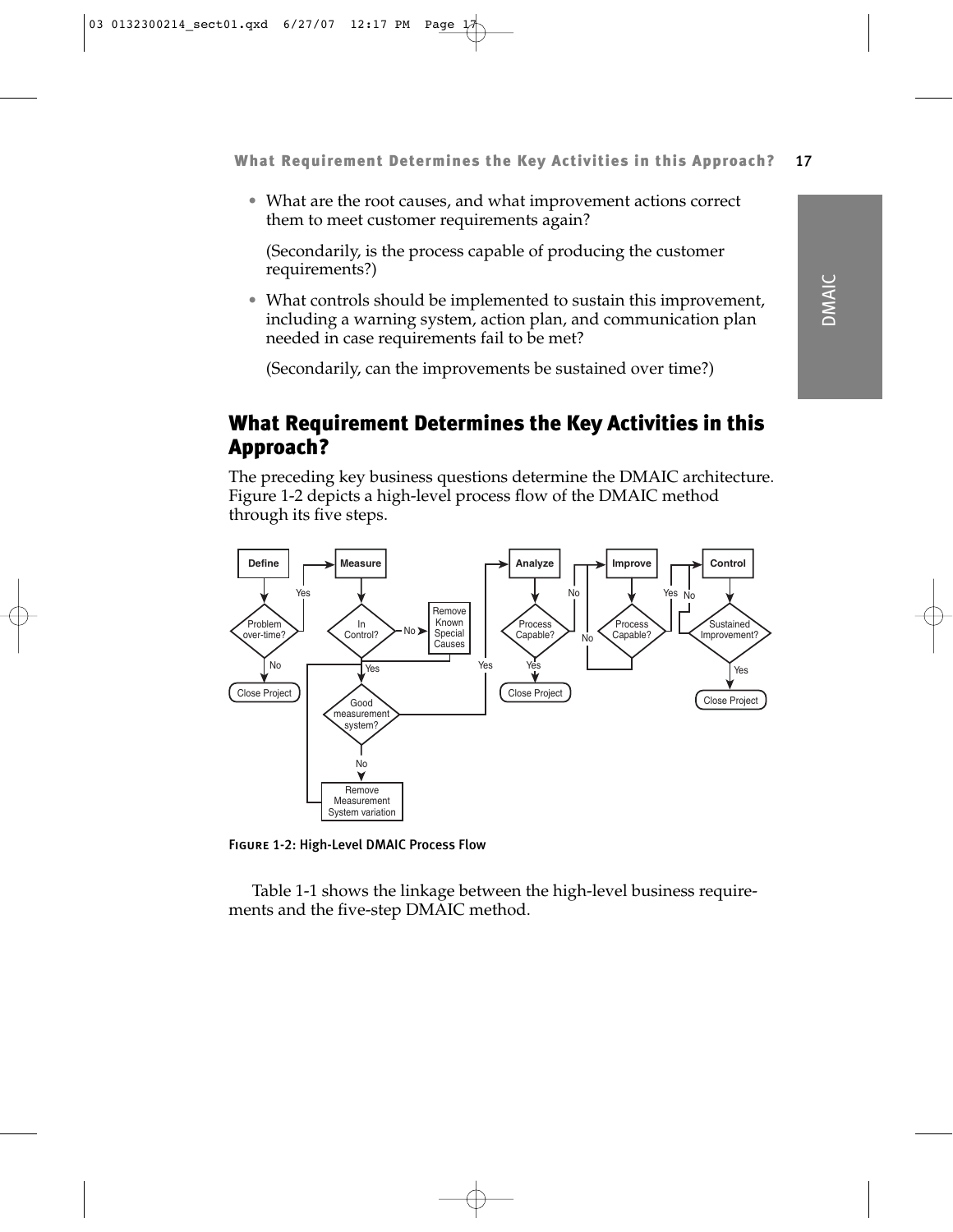| Requirements                                                                                                                                                                                     | <b>Resulting High Level Task (Step)</b>                                                                                                                                                                                                |
|--------------------------------------------------------------------------------------------------------------------------------------------------------------------------------------------------|----------------------------------------------------------------------------------------------------------------------------------------------------------------------------------------------------------------------------------------|
| What does the customer<br>define as the problem?                                                                                                                                                 | 1. DEFINE<br>Describe in the words of the external or<br>$\bullet$<br>internal customer—Voice of Customer<br>(VOC).                                                                                                                    |
|                                                                                                                                                                                                  | Define the boundary conditions set forth<br>by the business, including regulatory<br>environment-Voice of Business (VOB).                                                                                                              |
|                                                                                                                                                                                                  | Understand the current process. What has<br>۰<br>happened over time, examine process<br>control charts to identify incidents of<br>common and special cause variation-<br>Voice of the Process (VOP).                                  |
| What characterizes the<br>current problem (that is,<br>process and performance<br>metrics), and how has it<br>changed over-time?                                                                 | 2. MEASURE<br>Measure the problem; describe it with<br>facts, data, and performance metrics.<br>Determine if the process in control and if<br>the measurement system is accurate.                                                      |
|                                                                                                                                                                                                  | Considered iterative until metrics are<br>gathered over time.                                                                                                                                                                          |
| What are the root causes?                                                                                                                                                                        | 3. ANALYZE<br>Determine if the process capable of pro-<br>ducing the customer requirements. If not,<br>consider it iterative until root causes are<br>identified and verified with facts and<br>data.                                  |
| What improvement actions<br>correct the root causes to<br>meet customer require-<br>ments again?                                                                                                 | <b>4. IMPROVE</b><br>Determing if the process is capable of<br>producing the customer requirements.<br>If not, consider it iterative until improve-<br>ments are identified and verified with<br>facts, data, and performance metrics. |
| What controls should be<br>implemented to sustain this<br>improvement, including a<br>warning system, action plan,<br>and communication plan<br>needed in case require-<br>ments fail to be met? | 5. CONTROL<br>Demonstrate how the improvements<br>and/or changes can be sustained.<br><b>Manage Risks</b>                                                                                                                              |

|  | Table 1-1: DMAIC Requirements-Step Linkage |  |
|--|--------------------------------------------|--|
|--|--------------------------------------------|--|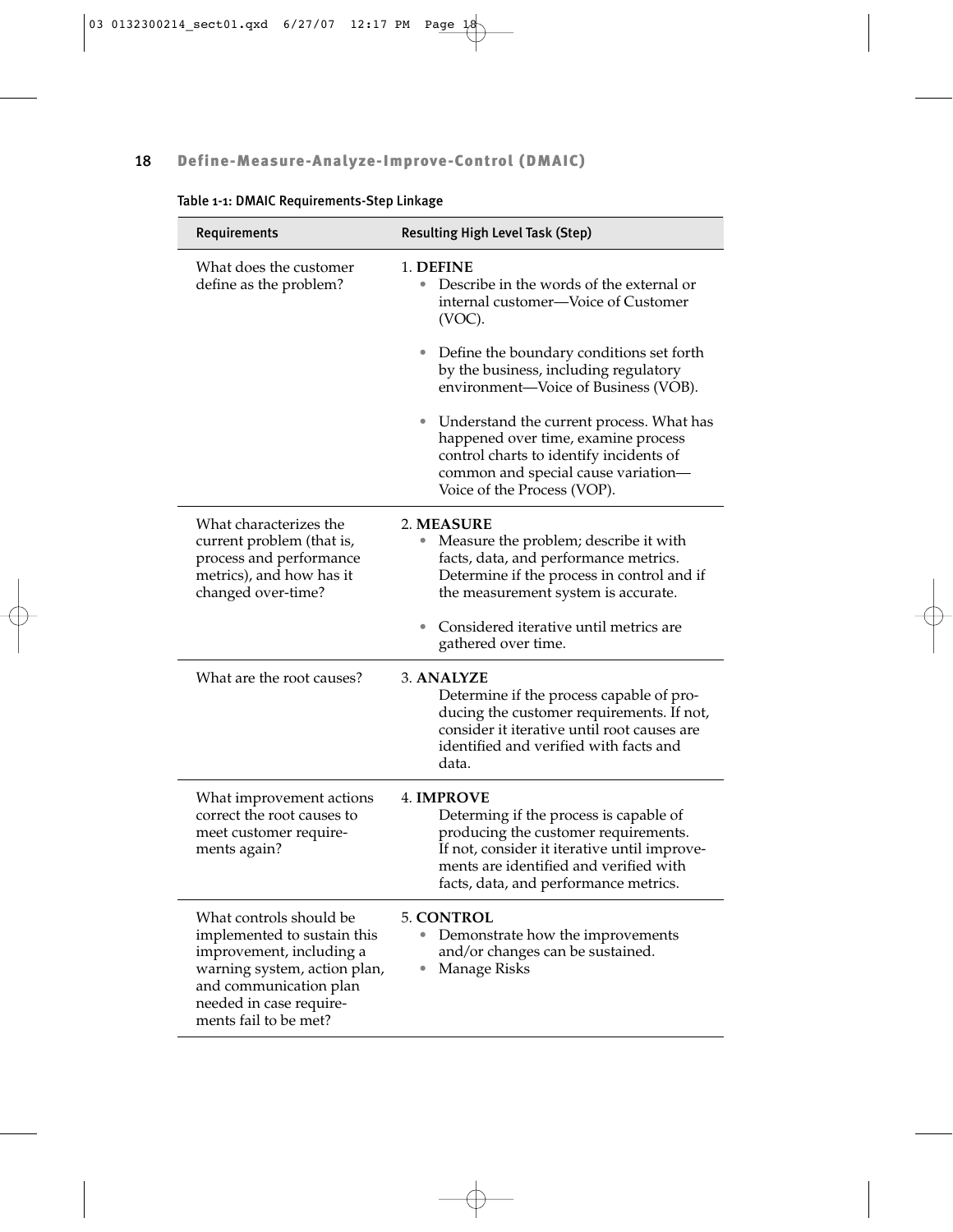Figure 1-3 provides a DMAIC icon that reinforces both the overall flow of a method and the purpose of each step and respective interrelationships. It summarizes the five-step DMAIC process and its notable iterative nature. Throughout the remainder of this text, Figure 1-3 will symbolize the DMAIC approach and indicate a particular step within it if appropriate.



Figure 1-3: DMAIC Icon

Table 1-2: Define Tools-Tasks-Deliverables

## What Tools Are Aligned to Each Step of the Process?

Given the preceding High Level Task Step(s), the following series of tables summarize the subsequent tool-task-deliverables combination associated with each individual step within the five-step approach.

The detail behind how to use each tool can be found in Part II, "Six Sigma Encyclopedia of Business Tools and Techniques: Choosing the Right Tool to Answer the Right Question at the Right Time."

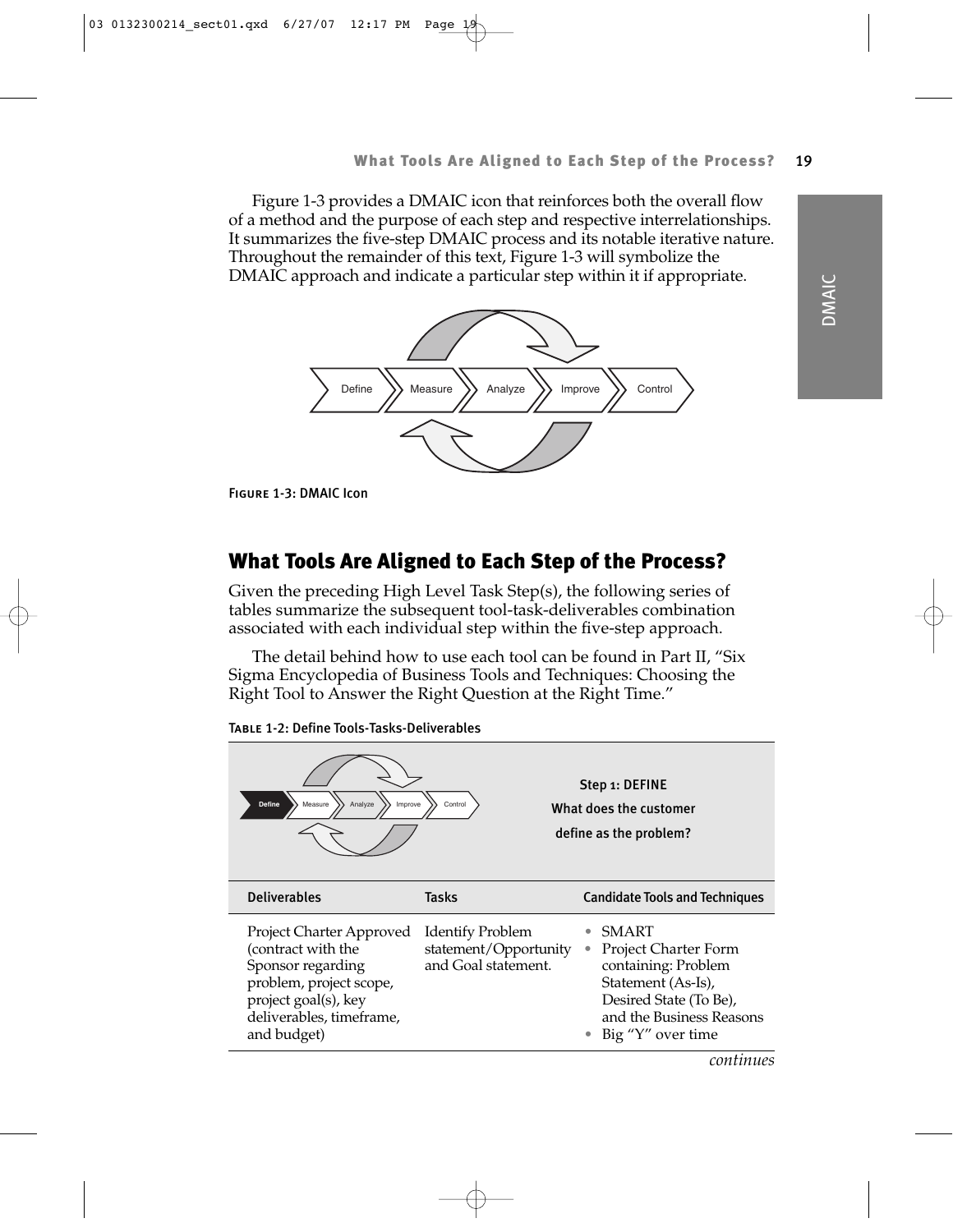| <b>Deliverables</b>                                     | <b>Tasks</b>                                      | <b>Candidate Tools and Techniques</b>                                                                                        |
|---------------------------------------------------------|---------------------------------------------------|------------------------------------------------------------------------------------------------------------------------------|
| High-level Process<br>Map Constructed                   | Develop High-level<br>Process Map                 | • Process Map<br><b>RACI Matrix</b>                                                                                          |
| <b>Critical Parameters</b><br>Hypothesized              | Gather VOC and<br><b>Business</b><br>Requirements | • VOC/VOB Gathering<br>techniques<br>• Current process control<br>charts (VOP)<br>• Stakeholder Analysis<br>CTO<br>$\bullet$ |
| <b>Project Charter</b><br>Published and<br>Communicated | Develop Communi-<br>cation Plan                   | Communication Plan<br>template                                                                                               |
| High-Level Project<br>Plan Defined and<br>Approved      | <b>Finalize Project</b><br>Charter                | Project Charter Form<br>High-level Process<br>Map<br><b>SIPOC</b><br>Project RACI Matrix                                     |

#### Table 1-2: Continued

#### Table 1-3: Measure Tools-Tasks-Deliverables

| Define<br><b>Measure</b><br>Analyze | Control<br>Improve                                                                                                                                                                                                                        | Step 2: MEASURE<br>What characterizes the<br>current problem, and how has it changed<br>over time?                                                                                                    |
|-------------------------------------|-------------------------------------------------------------------------------------------------------------------------------------------------------------------------------------------------------------------------------------------|-------------------------------------------------------------------------------------------------------------------------------------------------------------------------------------------------------|
| <b>Deliverables</b>                 | <b>Tasks</b>                                                                                                                                                                                                                              | <b>Candidate Tools and Techniques</b>                                                                                                                                                                 |
| Data Collected                      | • Identify Sources<br>of Data<br>• Collect Baseline<br>Data from existing<br>process<br>• Determine current<br>Process Performance; •<br>is it in control?<br>• Remove any known<br>special causes; verify<br>if process is in<br>control | • $Y = f(X)$ ; Big "Y" and<br>little "Ys"<br>• Data Gathering Plan<br>template<br>Control Charts<br><b>Statistical Sampling</b><br><b>Graphical Methods</b><br>• QFD (Quality Function<br>Deployment) |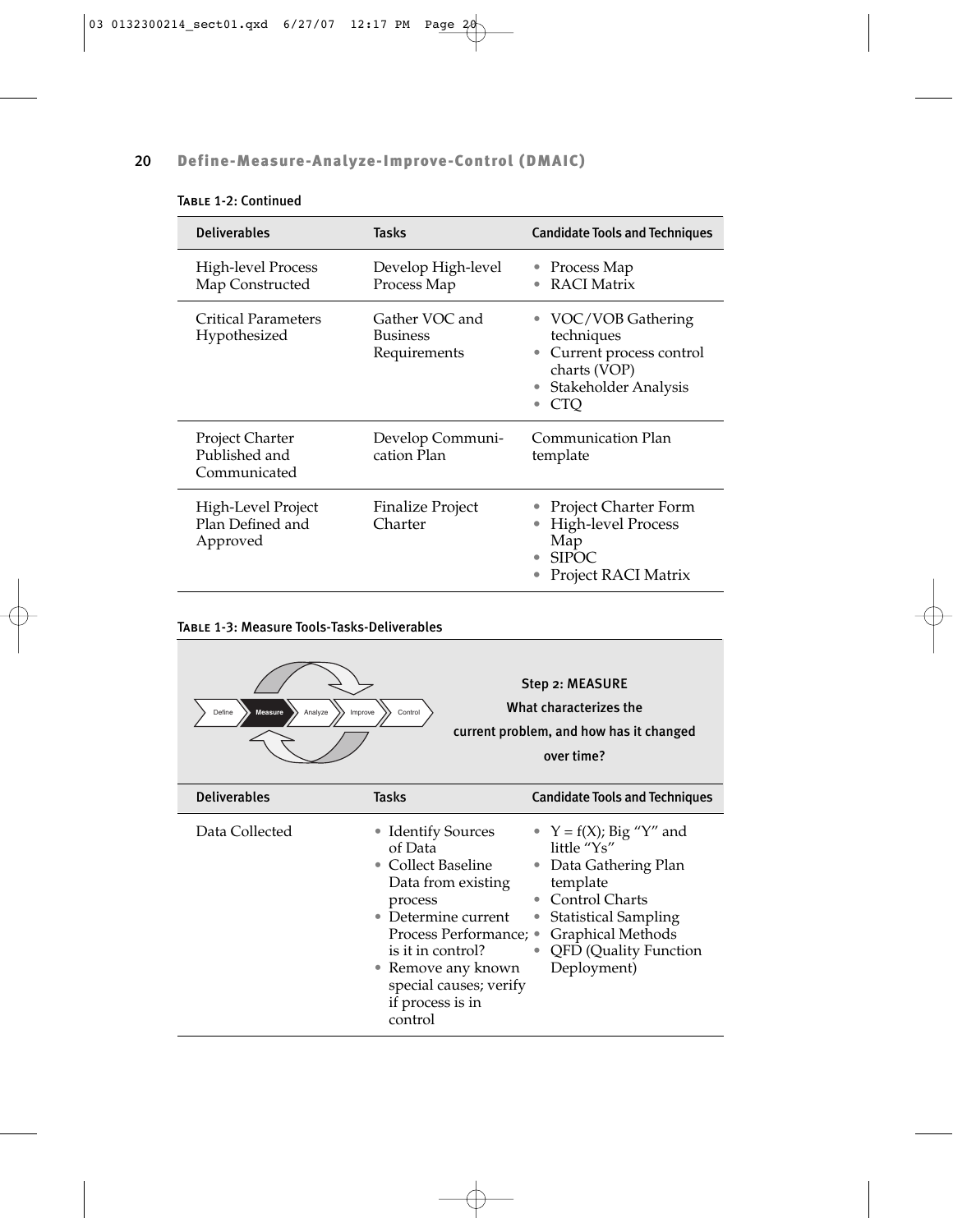| <b>Deliverables</b>                                             | Tasks                                                                                                            | <b>Candidate Tools and Techniques</b>                                      |
|-----------------------------------------------------------------|------------------------------------------------------------------------------------------------------------------|----------------------------------------------------------------------------|
| Process Map Defined<br>In-depth With Current<br><b>Measures</b> | Develop Detailed<br>Process Map                                                                                  | • Detailed Process Map<br>• RACI Matrix, revised                           |
| Current Measurement<br><b>System Capability</b><br>Evaluated    | • Validate measure-<br>ments and<br>collection system<br>• Is the process<br>capable of meeting<br>requirements? | • Measurement System<br>Analysis (MSA)<br>• Process Capability<br>Analysis |
| Project Charter and<br>Plan updated, as<br>necessary            | • Revise Problem and<br>Goal statements as<br>needed<br>• Update Project<br>Plan, as needed                      | Project Charter; its plan<br>and milestones<br>• Project RACI Matrix       |

#### Table 1-4: Analyze Tools-Tasks-Deliverables

| Define<br>Measure<br>Analyze | Control<br>Improve                                                                                                                   | Step 3: ANALYZE<br>What are the root causes<br>of the current problem?                                                                                                                                                       |
|------------------------------|--------------------------------------------------------------------------------------------------------------------------------------|------------------------------------------------------------------------------------------------------------------------------------------------------------------------------------------------------------------------------|
| <b>Deliverables</b>          | Tasks                                                                                                                                | <b>Candidate Tools and Techniques</b>                                                                                                                                                                                        |
| Data Analyzed                | • Validate gaps in<br>requirements vs.<br>current metrics<br>$\bullet$ Establish Y=f(X)<br>• Quantify Opportunity •<br>to close gaps | • $Y = f(X)$ ; Big "Y"; little<br>" $Ys$ " and the " $Xs$ "<br>• Critical Gap/Step<br>Analysis<br>Pareto Charts<br><b>Statistical Analysis:</b><br>۰<br>Normal Distribution,<br>Variation<br>• Correlation and<br>Regression |

*continues*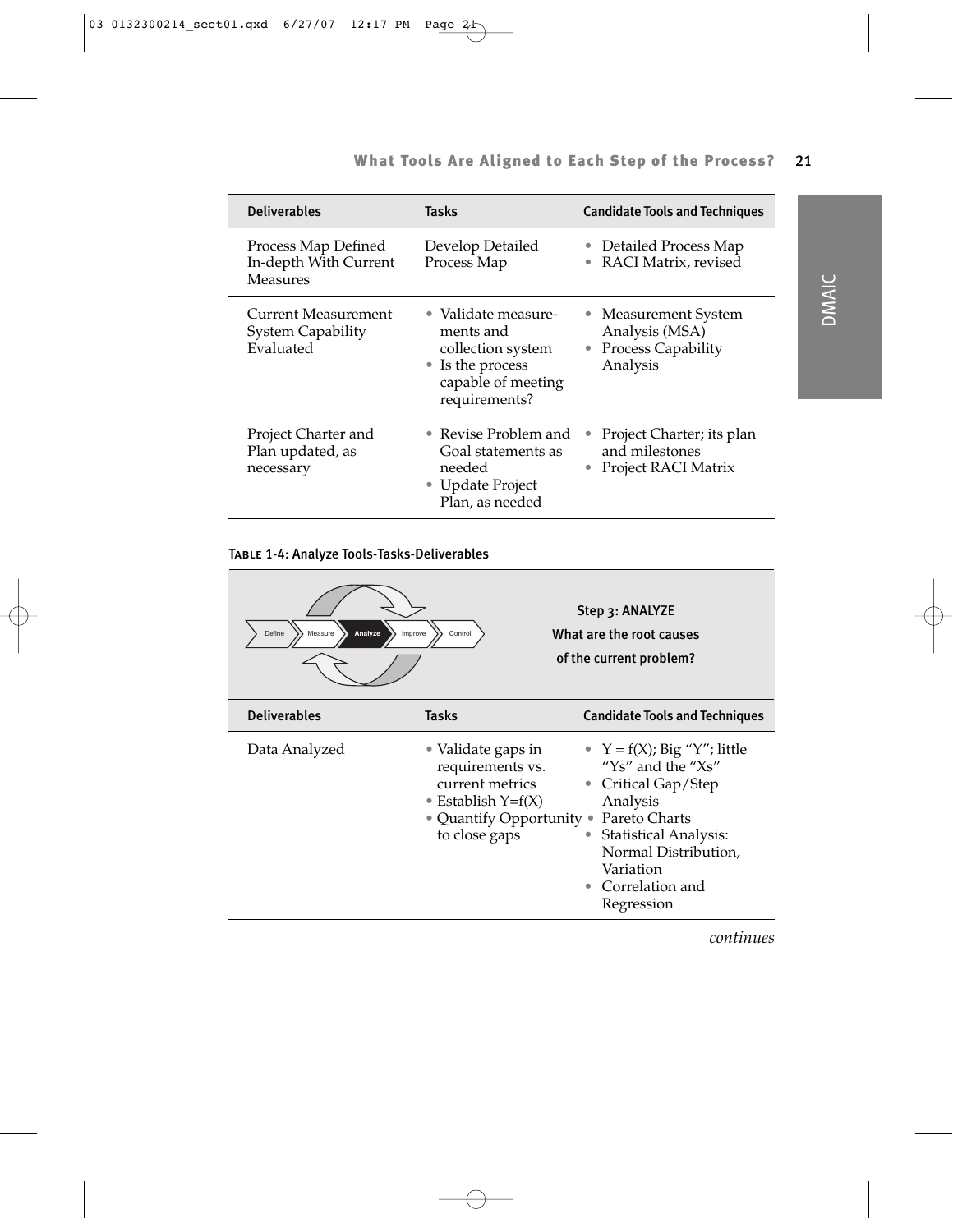| <b>Deliverables</b>                                  | <b>Tasks</b>                                                                                                  | <b>Candidate Tools and Techniques</b>                                                                                                                                                                                                                                                      |
|------------------------------------------------------|---------------------------------------------------------------------------------------------------------------|--------------------------------------------------------------------------------------------------------------------------------------------------------------------------------------------------------------------------------------------------------------------------------------------|
| Process Analyzed                                     | • Develop Detailed<br>Process Map<br>$\bullet$ Establish Y= $f(X)$<br>• Quantify Opportunity<br>to close gaps | Detailed Process Map<br>(inputs, outputs, met-<br>rics, process step<br>owners)<br>RACI Matrix, revised<br>Process Mapping of<br><b>Critical Parameters</b><br>$Y = f(X)$<br>Pareto Charts<br>Process Capability<br>Analysis                                                               |
| Root Cause Analyzed                                  | • Conduct Root<br>Cause Analysis<br>• Prioritize Root<br>Causes<br>· Quantify Oppor-<br>tunity to close gaps  | • Brainstorming<br>Technique<br>• Cause and Effect<br>Diagrams<br>Five Whys<br>Affinity Diagram (KJ)<br>Hypothesis Testing of<br>key causes and/or<br>critical parameters (vital<br>few $Xs$ )<br>• Inferential statistics<br>(Correlation and<br>Regression)<br><b>DOE</b><br><b>FMEA</b> |
| Project Charter and<br>Plan updated, as<br>necessary | • Revise Problem and<br>Goal statements as<br>needed<br>• Update Project Plan,<br>as needed                   | Project Charter;<br>its plan and milestones<br>Project RACI Matrix                                                                                                                                                                                                                         |

#### TABLE 1-4: Continued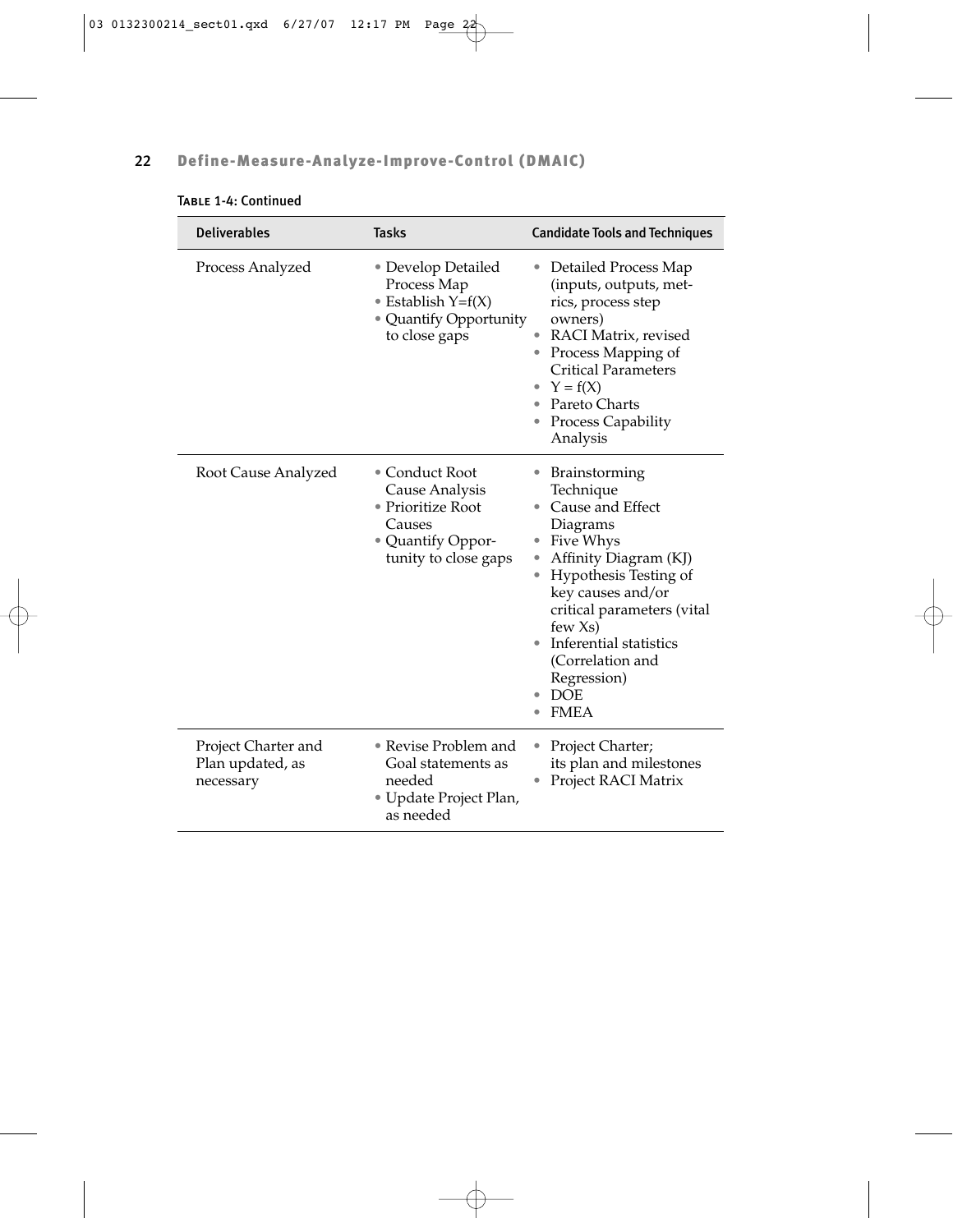| Define<br>Measure<br>Analyze                         | Control<br>Improve                                                                                                                | Step 4: IMPROVE<br>What improvement actions correct<br>the root causes to meet<br>customer requirements again?                                                                             |
|------------------------------------------------------|-----------------------------------------------------------------------------------------------------------------------------------|--------------------------------------------------------------------------------------------------------------------------------------------------------------------------------------------|
| <b>Deliverables</b>                                  | <b>Tasks</b>                                                                                                                      | <b>Candidate Tools and Techniques</b>                                                                                                                                                      |
| <b>Potential Solution</b><br>Generated               | Develop Potential<br>Improvements or<br>solutions for root<br>causes                                                              | <b>Brainstorming</b><br>Technique<br><b>Positive Deviance</b><br>TRIZ                                                                                                                      |
| <b>Potential Solution</b><br>Evaluated               | • Develop Evaluation<br>Criteria<br>$\bullet$ Measure results<br>· Evaluate improve-<br>ments meet targets<br>• Evaluate for Risk | <b>Basic DOE</b><br>Pilots/Tests<br><b>FMEA</b><br>Cost/Benefit Analysis                                                                                                                   |
| Solution Selected                                    | Select and Implement<br>improved process and<br>metrics                                                                           | Pugh Concept<br>Evaluation<br><b>Solution Selection</b><br>matrix<br>• Force Field diagram<br>$\bullet$ QFD<br>Measurement System<br>Analysis (MSA)<br>Process Capability<br>۰<br>Analysis |
| <b>Improved Path</b><br>Forward Implemented          | Develop Detailed<br>Future Process Map<br>of improvement                                                                          | Detailed Process Map<br>RACI Matrix, future<br>Procedure manual<br>(standard operating<br>procedure)<br>• Implementation and<br>Transition Plan                                            |
| Project Charter and<br>Plan updated, as<br>necessary | • Revise Problem and<br>Goal statements as<br>needed<br>· Update Project Plan,<br>as needed                                       | Project Charter; its plan<br>and milestones<br>Project RACI Matrix                                                                                                                         |

Table 1-5: Improve Tools-Tasks-Deliverables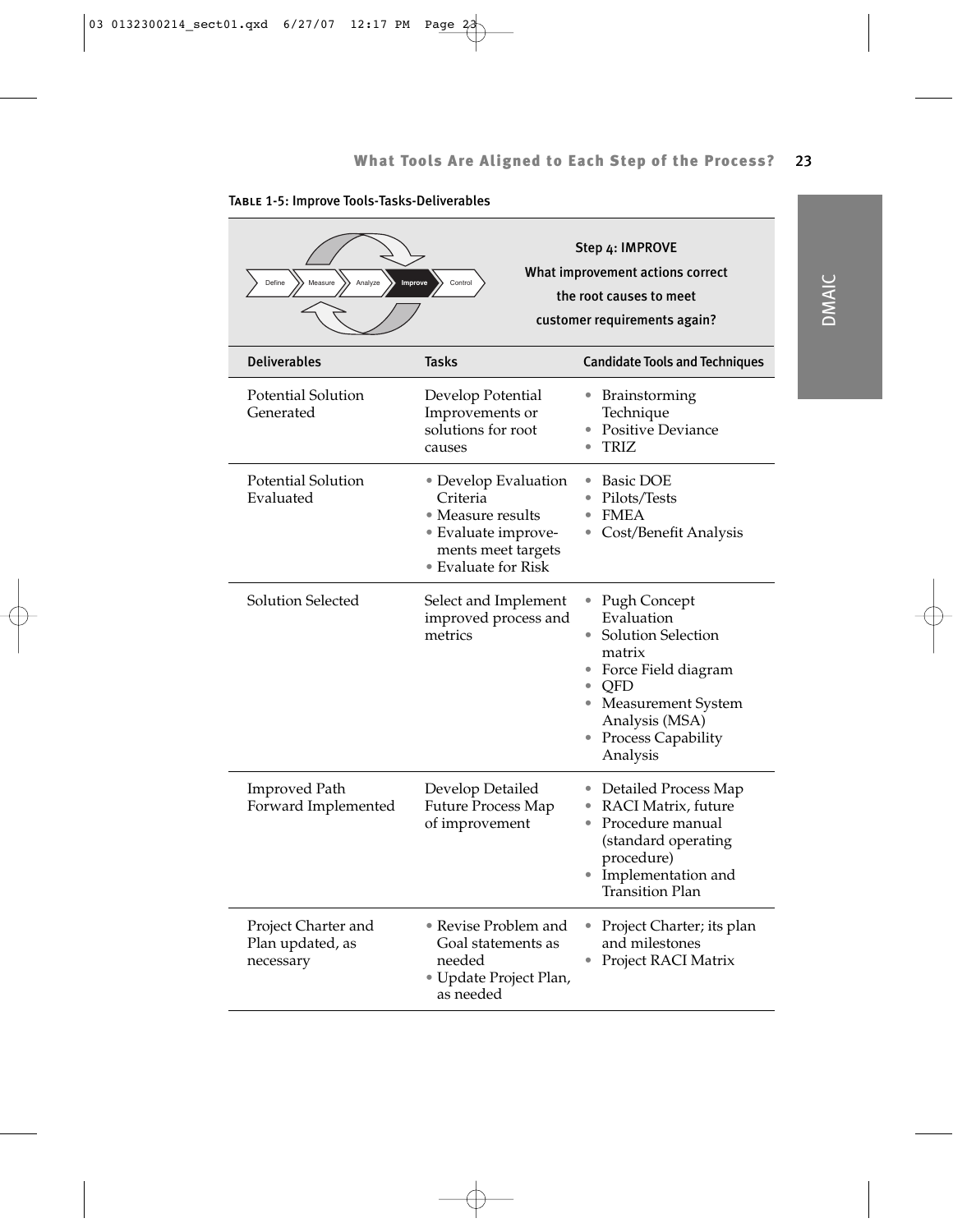| Analyze<br>Define<br>Measure<br>Improve             | Control                                                                                                                                                                                                    | Step 5: CONTROL<br>What controls should be implemented<br>to sustain this improvement?                           |
|-----------------------------------------------------|------------------------------------------------------------------------------------------------------------------------------------------------------------------------------------------------------------|------------------------------------------------------------------------------------------------------------------|
| <b>Deliverables</b>                                 | <b>Tasks</b>                                                                                                                                                                                               | <b>Candidate Tools and Techniques</b>                                                                            |
| Control Plan Defined                                | $\bullet$ Document New<br>Measurement<br>Process<br>• Define control plan                                                                                                                                  | Control Plan Design<br>Control Charts (SPC)<br>FMEA/Risk Analysis<br>Communication Plan<br>Stakeholders Analysis |
| Improvements/<br>Innovation Implemented             | Validate metrics and<br>collection systems                                                                                                                                                                 | Measurement System<br>Analysis (MSA)<br>• Process Capability<br>Analysis<br>Cost/Benefit Analysis                |
| <b>Training Conducted</b>                           | Train                                                                                                                                                                                                      | Training/Transition plan                                                                                         |
| Process Documented                                  | Document recommend- •<br>ation or improvement<br>summary and highlight<br>changes from As-Is to<br>Improved                                                                                                | Process Map<br>RACI<br>Procedure manuals<br>$\bullet$                                                            |
| <b>Tracking System</b><br>Deployed                  | Establish Tracking<br>Procedure                                                                                                                                                                            | Scorecard or Dashboard<br>Data Mining (MINITAB<br>graphical data analysis)                                       |
| Lessons Learned<br>Documented and<br>Project Closed | • Revise Problem and<br>Goal statements to<br>reflect actual<br>· Update Project Plan<br>to reflect actual<br>$\bullet$ Record lessons<br>learned and<br>file along with<br>final project<br>documentation | Project Charter; its plan<br>and milestones<br>Project RACI Matrix<br>New SIPOC                                  |

Table 1-6: Control Tools-Tasks-Deliverables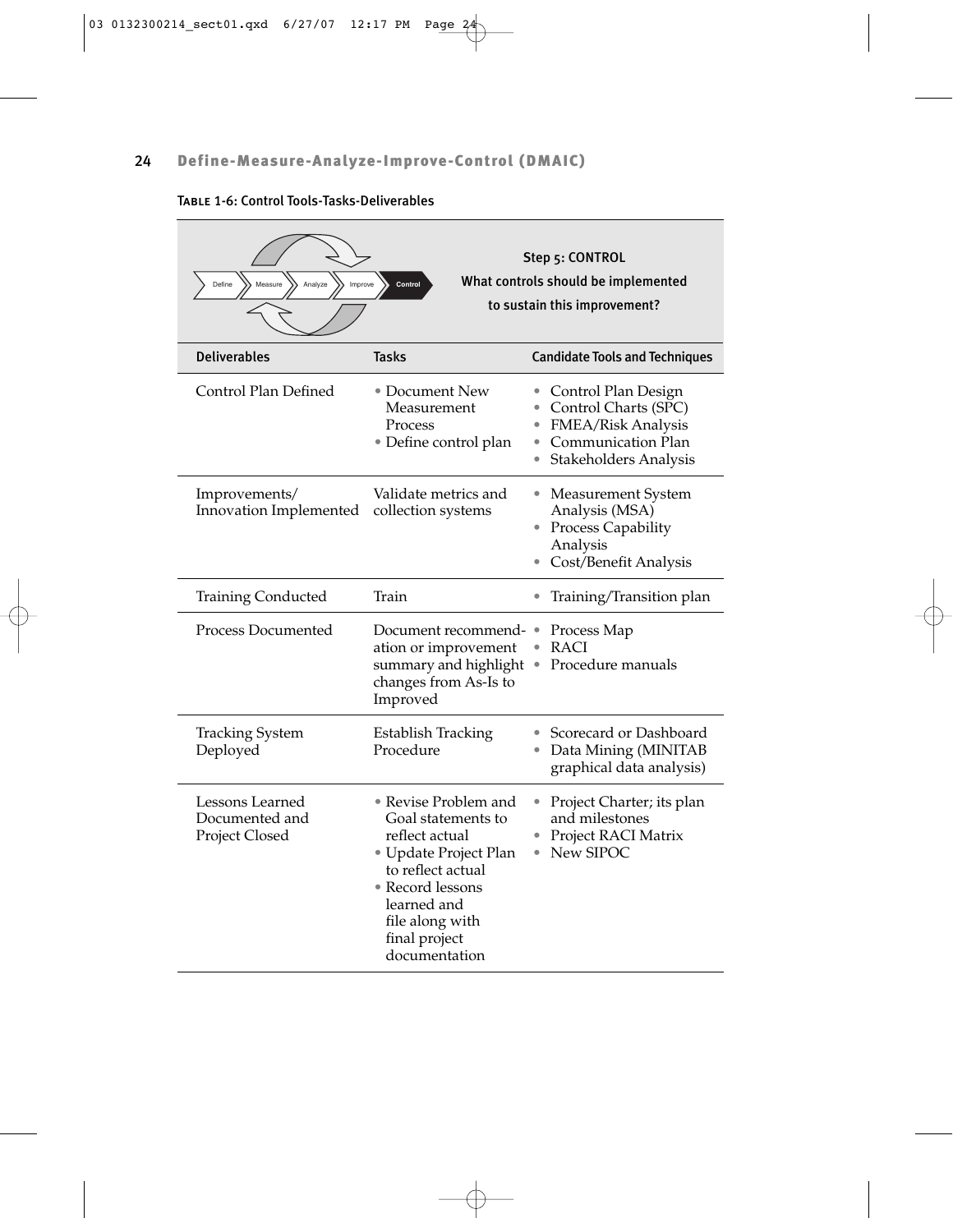### What Are Some of the Key Concepts that Characterize this Approach?

There are some key characteristics that distinguish DMAIC from other Six Sigma methods. The following overview wraps up the DMAIC highlights and introduces some of its variants.

#### How Is the Problem Defined?

The problem statement in a Project Charter typically speaks to defects or variance from a target *over time* with an *existing, steady* state, process, or product. (The charter is part of a standard Six Sigma toolset used to document the project scope. **See Also** "SMART," in Part II, **p. 665**) Typically, the customer should determine the target; however, at times the business, industry standard, or regulatory agency may set it. Time-based problem statements indicate the problem may be chronic (has persisted for a period of time), which helps create a case for change (versus a one-time occurrence) to incite interest in and resources to tackle the issue.

Common metrics include DPMO (Defects per Million Opportunities (or units)), PPM (Parts per Million), Mean Time between Failures (MTBF), Cost, Percent Variance, or Errors.

#### What Is Commonly Measured?

Typically, three key items are measured:

- **Output (or Outcome)**—The end result of the process (or product) requiring improvement
- **Process**—The workflow (of activities and items) that produces the output
- **Inputs**—The raw materials and information used by the process to produce the output

The relationship of these three key items often is described as an equation:  $Y = f(x)$ , which reads, "*Y* is a function of *X*." The "*Y*" refers to the output(s); the "X" refers to the key measures from the process variables (inputs and/or the process itself). **See Also** " $Y=f(x)$ ," in Part II, **p. 758**.

The DMAIC project goal is to identify the critical (or vital few) Xs—the *root cause* of the problem—and select their optimal level(s) to best drive the desired improvement in the output performance (sometimes called the "Big Y"). This language sounds foreign to many people not comfortable with mathematically-structured sentences; however, it is readily used in most Six Sigma texts. A simpler articulation is the **goal of a DMAIC project is to improve** *PFQT—Productivity (how many), Financial (how much money), Quality (how well), and Time (how fast).*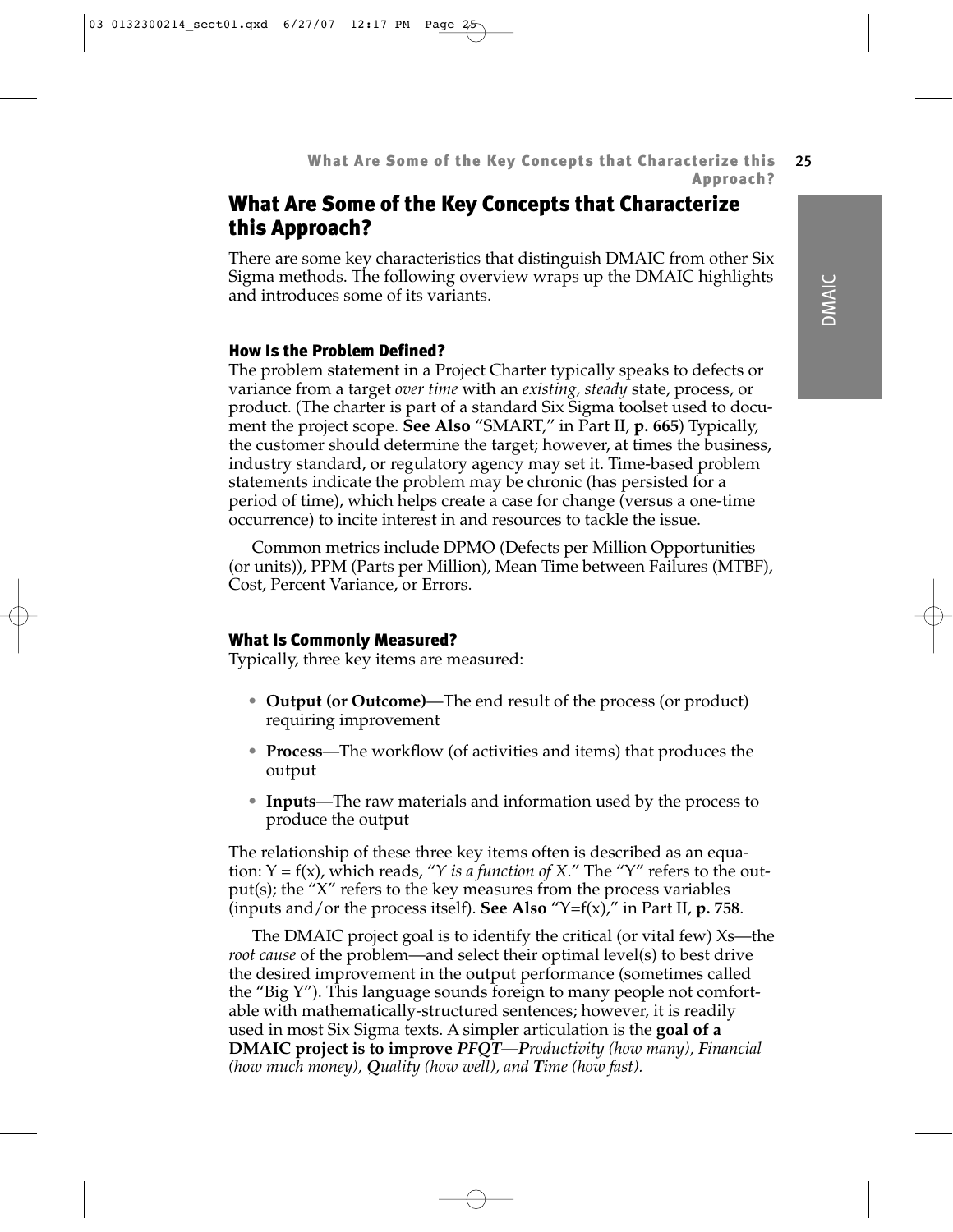#### Are There any DMAIC Variations?

There are two prevalent variations to the traditional DMAIC method. Both build on the DMAIC fundamentals but add new dimensions to extend its applications. The first is DMAIIC, wherein **innovation** is added for situations where a simple improvement modification is inadequate and a new design may be required. (Note that in the technical, engineering arena that an innovation adaptation typically aligns with the DMADV method. DMADV distinguishes itself from DMAIIC by not only its often unique environment scenario, but also it usually calls for a requirement of building a new process (or product design) from scratch at the start of the project; whereas, DMAIIC often is unaware of the redesign requirement until much later into the project lifecycle. **See Also** "DFSS," in Section 3, **p. 45**) The second is Lean Six Sigma, which adds concepts of *velocity*, *value-add*, and *flow* to the DMAIC concepts.

1. **DMAIIC—Adding an "I" for Innovation**—Many organizations have found that improving a current process or product may not be enough to deliver the desired results, and at times *innovation* is needed. Since the project teams have just completed the Define-Measure-Analyze stages of the process and are in the midst of Improve, rather than starting over from scratch, project teams have found that the work done to this point is a good foundation for innovation work. Hence, some companies have built on the DMAIC framework already in-place and added a second "I" for innovation to keep the project team progressing. Therefore, the variation is Define-Measure-Analyze-Improve/Innovate-Control.

Figure 1-4 shows the DMAIIC flow diagram and depicts how the Innovate tasks integrate into the classic DMAIC model.

2. **Lean Six Sigma—Adding Lean Concepts**—By incorporating **lean** concepts into DMAIC, the project adds a dimension of velocity (i.e. improved cycle time), value-add, and flow to what Six Sigma already offers.

Both concepts share similar views on customer-focus, process-centric work, and appropriate tools. Lean simply adds a deeper set of tools to eliminate waste between process steps handoffs. Often DMAIC provides a project the big picture view (what the customer values balanced by business values) and process stabilization and capability—while Lean introduces speed and flow concepts at a more detailed level. The Define-Measure-Analyze-Improve-Control structure still holds true for Lean Six Sigma projects. **See Also** "Lean and Lean Six Sigma," Section 2, **p. 29**, for more details on Lean.